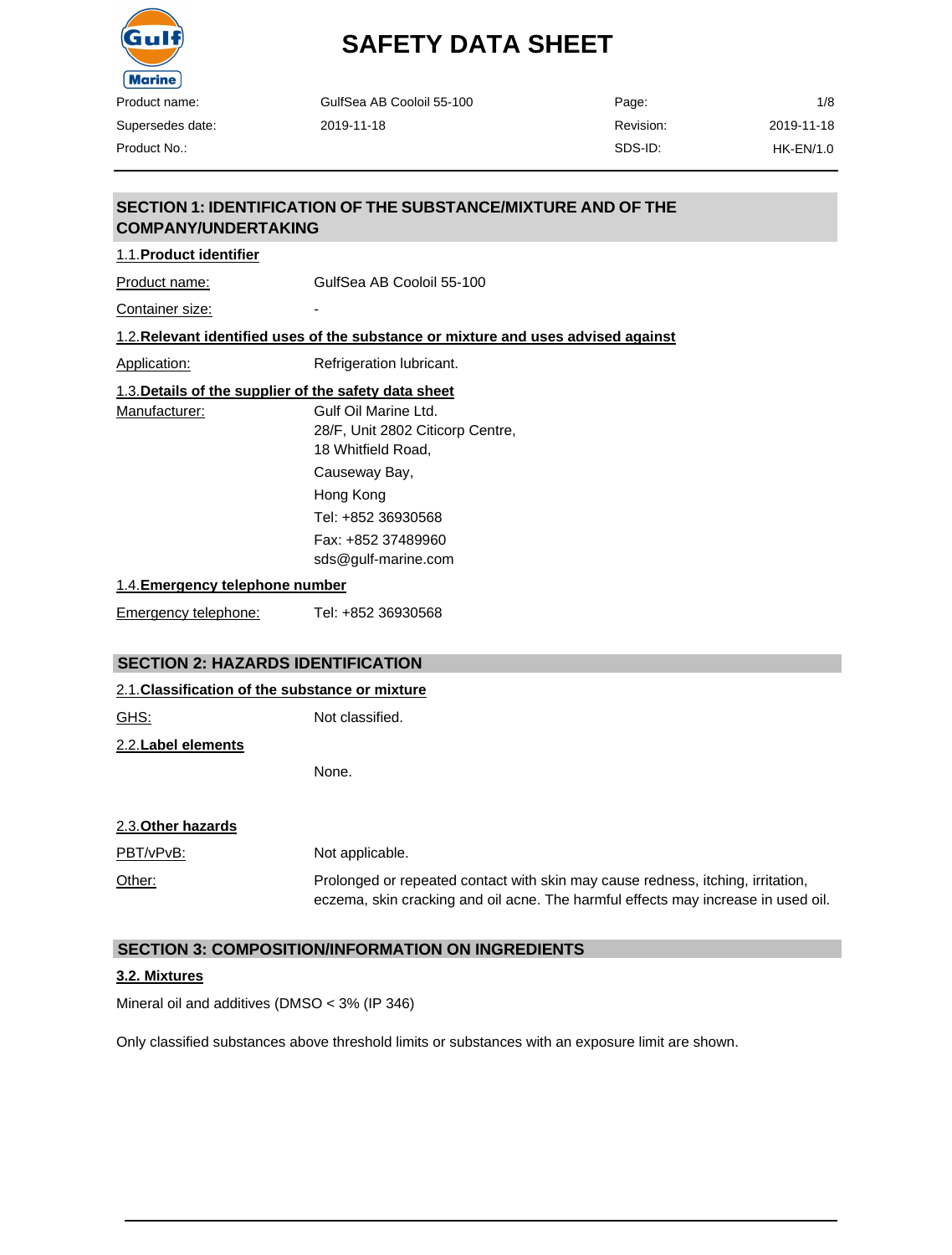

| Product name:    | GulfSea AB Cooloil 55- | Page:     | 2/8         |
|------------------|------------------------|-----------|-------------|
| Supersedes date: | 100                    | Revision: | 2019-11-18  |
| Product No.:     | 2019-11-18             | SDS-ID:   | $HK-EN/1.0$ |
|                  |                        |           |             |

GHS:

| $\frac{9}{6}$ : | CAS-No.:   | EC No.:   | REACH Req.<br>No:        | Chemical name:                                                          | Hazard classification:                      | Notes: |
|-----------------|------------|-----------|--------------------------|-------------------------------------------------------------------------|---------------------------------------------|--------|
| $30 - 60$       | 84961-70-6 | 284-660-7 | $\blacksquare$           | Benzene, mono-C10-13-alkyl Asp. Tox. 1:H304<br>derivs., distn. residues |                                             |        |
| $30 - 60$       | 68855-24-3 | 272-472-8 | $\overline{\phantom{a}}$ | Benzene, C14-30-alkyl derivs. -                                         |                                             |        |
| $10 - 20$       | 68081-77-6 | 614-264-5 | $\blacksquare$           | Benzene, poly(propene)<br>derivatives                                   | Asp. Tox. 1; H304<br>Aquatic Chronic 4:H413 |        |

### **SECTION 4: FIRST AID MEASURES**

| 4.1. Description of first aid measures |                                                                                                                                                                                                             |
|----------------------------------------|-------------------------------------------------------------------------------------------------------------------------------------------------------------------------------------------------------------|
| Inhalation:                            | Move into fresh air and keep at rest. In case of persistent throat irritation<br>or coughing: Seek medical attention and bring these instructions.                                                          |
| Skin contact:                          | Remove contaminated clothing. Wash skin thoroughly with soap and water. Get<br>medical attention if any discomfort continues.                                                                               |
| Eye contact:                           | Immediately flush with plenty of water for at least 15 minutes. Remove any<br>contact lenses and open eyelids widely. If irritation persists: Seek medical<br>attention and bring along these instructions. |
| Ingestion:                             | Rinse mouth with water. Drink 1-2 glasses of water. Do not induce vomiting.<br>Get medical attention.                                                                                                       |
|                                        | 4.2. Most important symptoms and effects, both acute and delayed                                                                                                                                            |
| Symptoms/effects:                      | Defatting, drying and cracking of skin.                                                                                                                                                                     |

#### **4.3.Indication of any immediate medical attention and special treatment needed**

Medical attention/treatments: Treat symptomatically. If swallowed, especially in large quantities: Get medical attention.

### **SECTION 5: FIREFIGHTING MEASURES**

### **5.1.Extinguishing media**

| Extinguishing media:                       | Extinguish with foam, carbon dioxide, dry powder or water fog. Cool<br>containers exposed to heat with water spray and remove container, if no risk<br>is involved. |
|--------------------------------------------|---------------------------------------------------------------------------------------------------------------------------------------------------------------------|
|                                            | Do not use water jet as an extinguisher, as this will spread the fire.                                                                                              |
|                                            | 5.2. Special hazards arising from the substance or mixture                                                                                                          |
| Specific hazards:                          | When heated and in case of fire, harmful vapours/gases may be formed. Fire in<br>closed areas should only be extinguished by trained personnel.                     |
| 5.3. Advice for firefighters               |                                                                                                                                                                     |
| Protective equipment for<br>fire-fighters: | Evacuate personnel from immediate vicinity. Wear self-contained breathing<br>apparatus and full personal protection.                                                |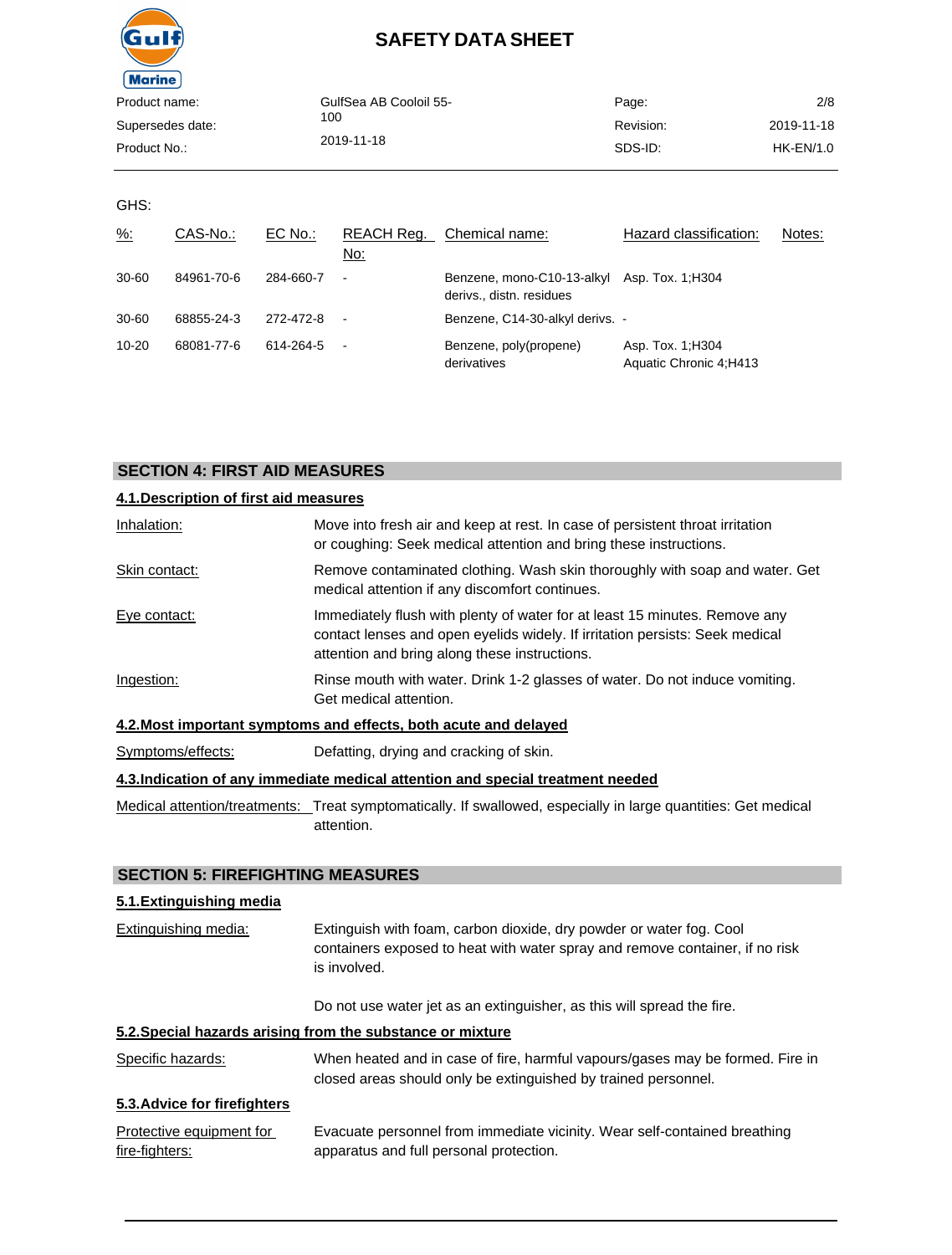

| ıct name:    | GulfSea AB Cooloil 55- | Page:     | 3/8        |
|--------------|------------------------|-----------|------------|
| rsedes date: | 100                    | Revision: | 2019-11-18 |
| ict No.:     | 2019-11-18             | SDS-ID:   | HK-EN/1.0  |
|              |                        |           |            |

### **SECTION 6: ACCIDENTAL RELEASE MEASURES**

#### **6.1. Personal precautions, protective equipment and emergency procedures**

| Personal precautions:            | If leakage cannot be stopped, evacuate area. Mark the spillage. Avoid inhalation<br>of oil mist and contact with skin and eyes. Keep public away from danger area. In<br>case of spills, beware of slippery floors and surfaces. |
|----------------------------------|----------------------------------------------------------------------------------------------------------------------------------------------------------------------------------------------------------------------------------|
| Protective equipment:            | Put on protective equipment before entering danger area.                                                                                                                                                                         |
| 6.2. Environmental precautions   |                                                                                                                                                                                                                                  |
| Environmental<br>precautions:    | Prevent spillage entering a watercourse or sewer, contaminating soil or<br>vegetation. If this is not possible notify police and appropriate authorities<br>immediately.                                                         |
|                                  | 6.3. Methods and material for containment and cleaning up                                                                                                                                                                        |
| Methods for cleaning up:         | Stop leak if possible without risk. Soak up with inert absorbent material.<br>Large Spillages: Stop leak if possible without risk. Dam and absorb spillages with<br>sand, earth or other non-combustible material.               |
| 6.4. Reference to other sections |                                                                                                                                                                                                                                  |
| Reference:                       | For personal protection, see section 8. For waste disposal, see section 13.                                                                                                                                                      |

#### **SECTION 7: HANDLING AND STORAGE**

#### **7.1. Precautions for safe handling**

| Safe handling advice:       | Observe good chemical hygiene practices. Avoid inhalation of oil mist and<br>contact with skin and eyes. Avoid prolonged and repeated contact with oil,<br>particularly used oil. Wash hands before breaks and before smoking, eating or<br>drinking. |
|-----------------------------|-------------------------------------------------------------------------------------------------------------------------------------------------------------------------------------------------------------------------------------------------------|
| Technical measures:         | Use work methods which minimise oil mist production. Do not smoke or use<br>open fire or other sources of ignition.                                                                                                                                   |
| Technical precautions:      | When working with heated oil, mechanical ventilation may be required.                                                                                                                                                                                 |
|                             | 7.2. Conditions for safe storage, including any incompatibilities                                                                                                                                                                                     |
| Technical measures for safe | Store in tightly closed original container in a well-ventilated place. Containers,                                                                                                                                                                    |
| storage:                    | which are opened, must be carefully resealed and kept upright to prevent<br>leakage. Ensure that the container is undamaged and has a proper label. Use<br>appropriate containment to avoid environmental contamination.                              |
| Storage conditions:         | Store in tightly closed original container in a well-ventilated place. Protect<br>from heat and direct sunlight.                                                                                                                                      |
| 7.3. Specific end use(s)    |                                                                                                                                                                                                                                                       |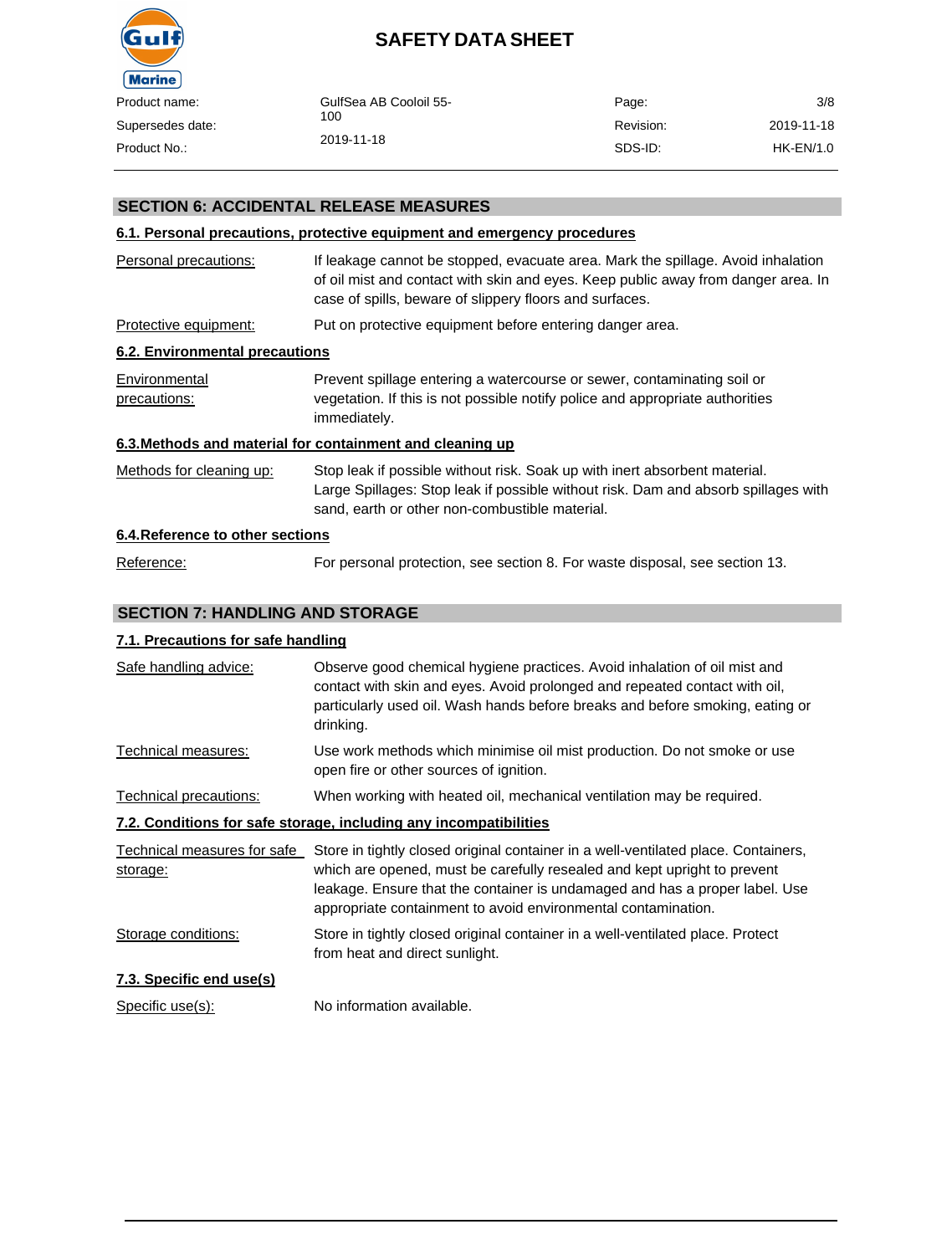

| GulfSea AB Cooloil 55-<br>100 | Page:     | 4/8        |
|-------------------------------|-----------|------------|
|                               | Revision: | 2019-11-18 |
| 2019-11-18                    | SDS-ID:   | HK-EN/1.0  |

### **SECTION 8: EXPOSURE CONTROLS/PERSONAL PROTECTION**

### **8.1.Control parameters**

Occupational exposure limits:

| CAS-No.:       | Chemical name:     | <u>As:</u>                                   | Exposure limits:                                             | Type:               | Notes: | References: |
|----------------|--------------------|----------------------------------------------|--------------------------------------------------------------|---------------------|--------|-------------|
| $\blacksquare$ | Oil mist, -mineral | ٠                                            | $5 \text{ mg/m}$ 3                                           | PEL (Long<br>Term)  |        |             |
|                |                    | $\overline{\phantom{a}}$                     | $10 \text{ mg/m}$                                            | PEL (Short<br>Term) |        |             |
| Notes:         |                    |                                              | SG: Guidelines on prevention and control of chemical hazard. |                     |        |             |
| DNEL/PNEC:     |                    | DNEL: Not available.<br>PNEC: Not available. |                                                              |                     |        |             |

### **8.2.Exposure controls**

| Engineering measures:  | Provide adequate ventilation. Observe Occupational Exposure Limits and<br>minimize the risk of inhalation of vapours and oil mist.                                                                                                                                                                                                                            |
|------------------------|---------------------------------------------------------------------------------------------------------------------------------------------------------------------------------------------------------------------------------------------------------------------------------------------------------------------------------------------------------------|
| Respiratory equipment: | In case of inadequate ventilation use suitable respirator. Use respiratory<br>equipment with gas filter, type A1. If the product is heated under manual<br>handling, use suitable mask with filter A1P2 or A2P2.                                                                                                                                              |
| Hand protection:       | Nitrile gloves are recommended. If signs of wear and tear are noticed then the<br>gloves should be replaced. The most suitable glove must be chosen in<br>collaboration with the gloves supplier, who can inform about the breakthrough<br>time of the glove material.                                                                                        |
| Eye protection:        | Wear approved, tight fitting safety glasses where splashing is probable.                                                                                                                                                                                                                                                                                      |
| Skin protection:       | Wear appropriate clothing to prevent repeated or prolonged skin contact.                                                                                                                                                                                                                                                                                      |
| Hygiene measures:      | Wash hands after handling. Observe good chemical hygiene practices. Wash<br>contaminated clothing before reuse. When using do not eat, drink or smoke.<br>Always remove oil with soap and water or skin cleaning agent, never use<br>organic solvents. Do not use oil-contaminated clothing or shoes, and do not<br>put rags moistened with oil into pockets. |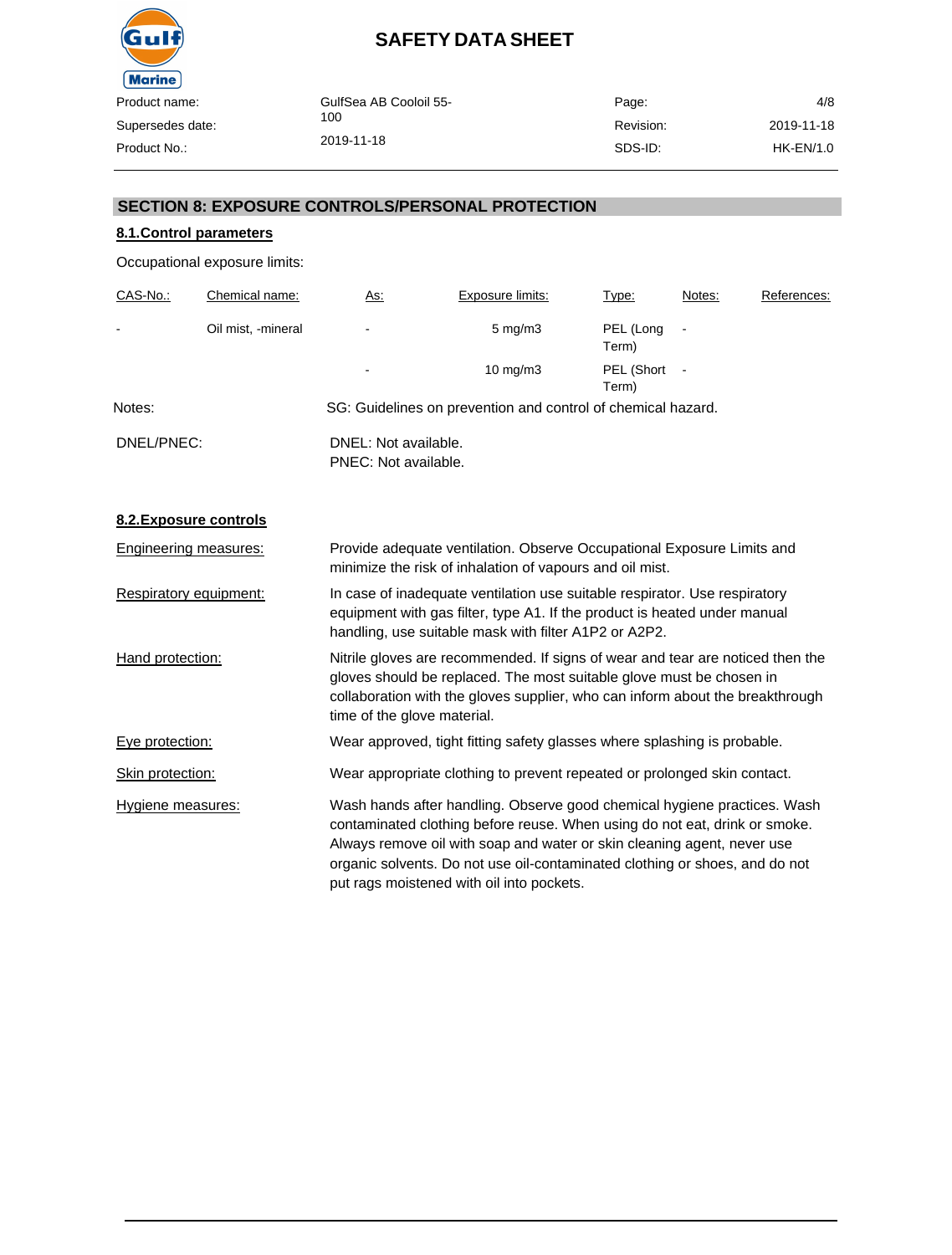

| GulfSea AB Cooloil 55-<br>100 | Page:     | 5/8        |
|-------------------------------|-----------|------------|
|                               | Revision: | 2019-11-18 |
| 2019-11-18                    | SDS-ID:   | HK-EN/1.0  |

#### **SECTION 9: PHYSICAL AND CHEMICAL PROPERTIES**

### **9.1. Information on basic physical and chemical properties**

| Appearance:                                 | Clear liquid.                          |
|---------------------------------------------|----------------------------------------|
| Colour:                                     | Yellow.                                |
| Odour:                                      | Not available.                         |
| Odour threshold:                            | Not available.                         |
| <u>pH:</u>                                  | Not applicable.                        |
| Melting point / freezing point:             | Not available.                         |
| Boiling point:                              | Not available.                         |
| <u>Flash point:</u>                         | 185 - 205 °C                           |
| Evaporation rate:                           | Not available.                         |
| Flammability (solid, gas):                  | Not applicable.                        |
| <b>Explosion limits:</b>                    | Not available.                         |
| Vapour pressure:                            | Not available.                         |
| Vapour density:                             | Not available.                         |
| Relative density:                           | $-0.87$                                |
| Solubility:                                 | Not available.                         |
| Partition coefficient<br>(n-octanol/water): | Not available.                         |
| <u>Auto-ignition</u><br>temperature (°C):   | Not available.                         |
| Decomposition<br><u>temperature (°C):</u>   | Not available.                         |
| Viscosity:                                  | 53.0 - 95.0 mm <sup>2</sup> /s (40 °C) |
| <b>Explosive properties:</b>                | Not applicable.                        |
| Oxidising properties:                       | Not applicable.                        |
| 9.2. Other information                      |                                        |
| Pour point(°C):                             | $-45^{\circ}$ C                        |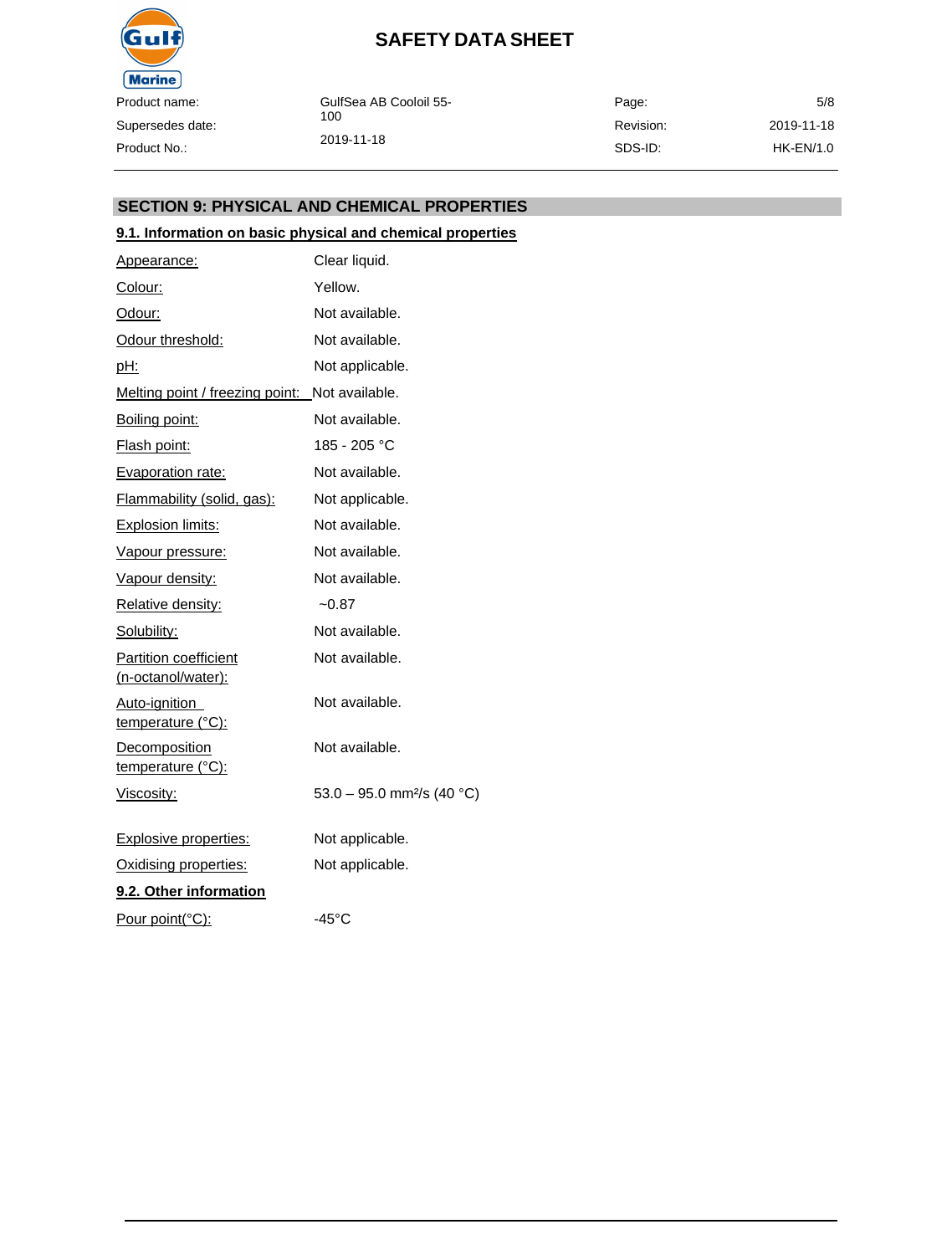

| ıme:     | GulfSea AB Cooloil 55-100 | Page:     | 6/8        |
|----------|---------------------------|-----------|------------|
| es date: | 2019-11-18                | Revision: | 2019-11-18 |
| : כ      |                           | SDS-ID:   | HK-EN/1.0  |

#### **SECTION 10: STABILITY AND REACTIVITY**

# **10.1. Reactivity**

Reactivity: Not reactive.

# **10.2. Chemical stability**

Stability: Stable under normal temperature conditions.

#### **10.3. Possibility of hazardous reactions**

Hazardous reactions: None under normal conditions.

#### **10.4. Conditions to avoid**

Conditions/materials to avoid: Heat, sparks, flames.

#### **10.5. Incompatible materials**

Incompatible materials: Strong oxidizing substances.

#### **10.6. Hazardous decomposition products**

Hazardous decomposition products: Hazardous polymerisation will not occur.

#### **SECTION 11: TOXICOLOGICAL INFORMATION**

#### **11.1. Information on toxicological effects**

| Acute Toxicity (Oral):                | Based on available data, the classification criteria are not met.                                                                                         |
|---------------------------------------|-----------------------------------------------------------------------------------------------------------------------------------------------------------|
| <b>Acute Toxicity (Dermal):</b>       | Based on available data, the classification criteria are not met.                                                                                         |
| <b>Acute Toxicity (Inhalation):</b>   | Based on available data, the classification criteria are not met.                                                                                         |
| Skin Corrosion/Irritation:            | Based on available data, the classification criteria are not met.                                                                                         |
|                                       | Serious eye damage/irritation: Based on available data, the classification criteria are not met.                                                          |
| Respiratory or skin<br>sensitisation: | Based on available data, the classification criteria are not met.                                                                                         |
| Germ cell mutagenicity:               | Based on available data, the classification criteria are not met.                                                                                         |
| Carcinogenicity:                      | Based on available data, the classification criteria are not met.                                                                                         |
| <b>Reproductive Toxicity:</b>         | Based on available data, the classification criteria are not met.                                                                                         |
| <b>STOT - Single exposure:</b>        | Based on available data, the classification criteria are not met.                                                                                         |
| STOT - Repeated exposure:             | Based on available data, the classification criteria are not met.                                                                                         |
| <b>Aspiration hazard:</b>             | Based on available data, the classification criteria are not met.                                                                                         |
| Inhalation:                           | Inhalation of oil mist or vapours formed during heating of the product may irritate<br>the respiratory system and provoke throat irritation and coughing. |
| Skin contact:                         | Prolonged or repeated contact with used oil may cause serious skin diseases,<br>such as dermatitis.                                                       |
| Eye contact:                          | May cause temporary eye irritation.                                                                                                                       |
| Ingestion:                            | Low order of acute toxicity, but aspiration following ingestion and vomiting may<br>cause severe and potentially fatal chemical pneumonitis.              |
| Specific effects:                     | Used oil may contain harmful contaminants.                                                                                                                |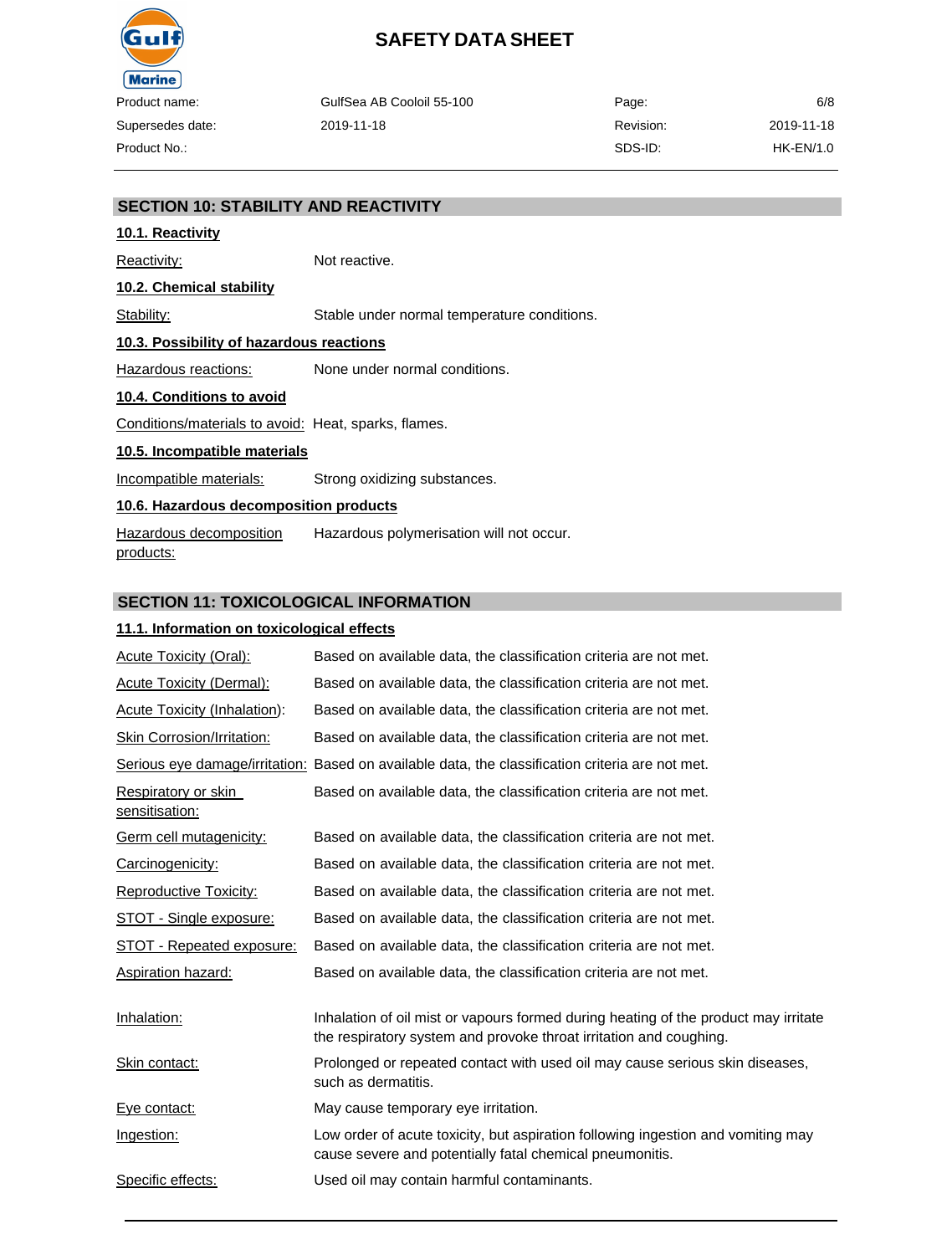

| roduct name:    | GulfSea AB Cooloil 55-100 | Page:     | 7/8        |
|-----------------|---------------------------|-----------|------------|
| upersedes date: | 2019-11-18                | Revision: | 2019-11-18 |
| roduct No.:     |                           | SDS-ID:   | HK-EN/1.0  |

### **SECTION 12: ECOLOGICAL INFORMATION**

#### **12.1. Toxicity**

Ecotoxicity: Not harmful to aquatic organisms. Expected LC/EC50 value >100 mg/l **12.2. Persistence and degradability** Degradability: The degradability of the product has not been stated. **12.3. Bioaccumulative potential** Bioaccumulative potential: Bioaccumulation: Is not expected to be bioaccumulable. **12.4. Mobility in soil** Mobility: Not known. **12.5. Results of PBT and vPvB assessment** PBT/vPvB: This product does not contain any PBT or vPvB substances. **12.6. Other adverse effects** Other adverse effects: Not known.

### **SECTION 13: DISPOSAL CONSIDERATIONS**

#### **13.1. Waste treatment methods**

Dispose of waste and residues in accordance with local authority requirements.

Contaminated packaging: Disposal through approved facilities is recommended.

### **SECTION 14: TRANSPORT INFORMATION**

The product is not covered by international regulation on the transport of dangerous goods (IMDG, IATA).

| 14.1. UN number                                |                                                                                |
|------------------------------------------------|--------------------------------------------------------------------------------|
| <u> UN-No:</u>                                 | Not regulated.                                                                 |
| 14.2. UN proper shipping name                  |                                                                                |
| Proper Shipping Name:                          | Not regulated.                                                                 |
| 14.3. Transport hazard class(es)               |                                                                                |
| <u> Class:</u>                                 | Not regulated.                                                                 |
| <u>14.4. Packing group</u>                     |                                                                                |
| <u>PG:</u>                                     | Not regulated.                                                                 |
| 14.5. Environmental hazards                    |                                                                                |
| Marine pollutant:                              | Not regulated.                                                                 |
| <b>Environmentally Hazardous</b><br>Substance: | Not regulated.                                                                 |
| 14.6. Special precautions for user             |                                                                                |
| Special precautions:                           | Not regulated.                                                                 |
|                                                | 14.7. Transport in bulk according to Annex II of MARPOL 73/78 and the IBC Code |
| Transport in bulk:                             | Not regulated.                                                                 |